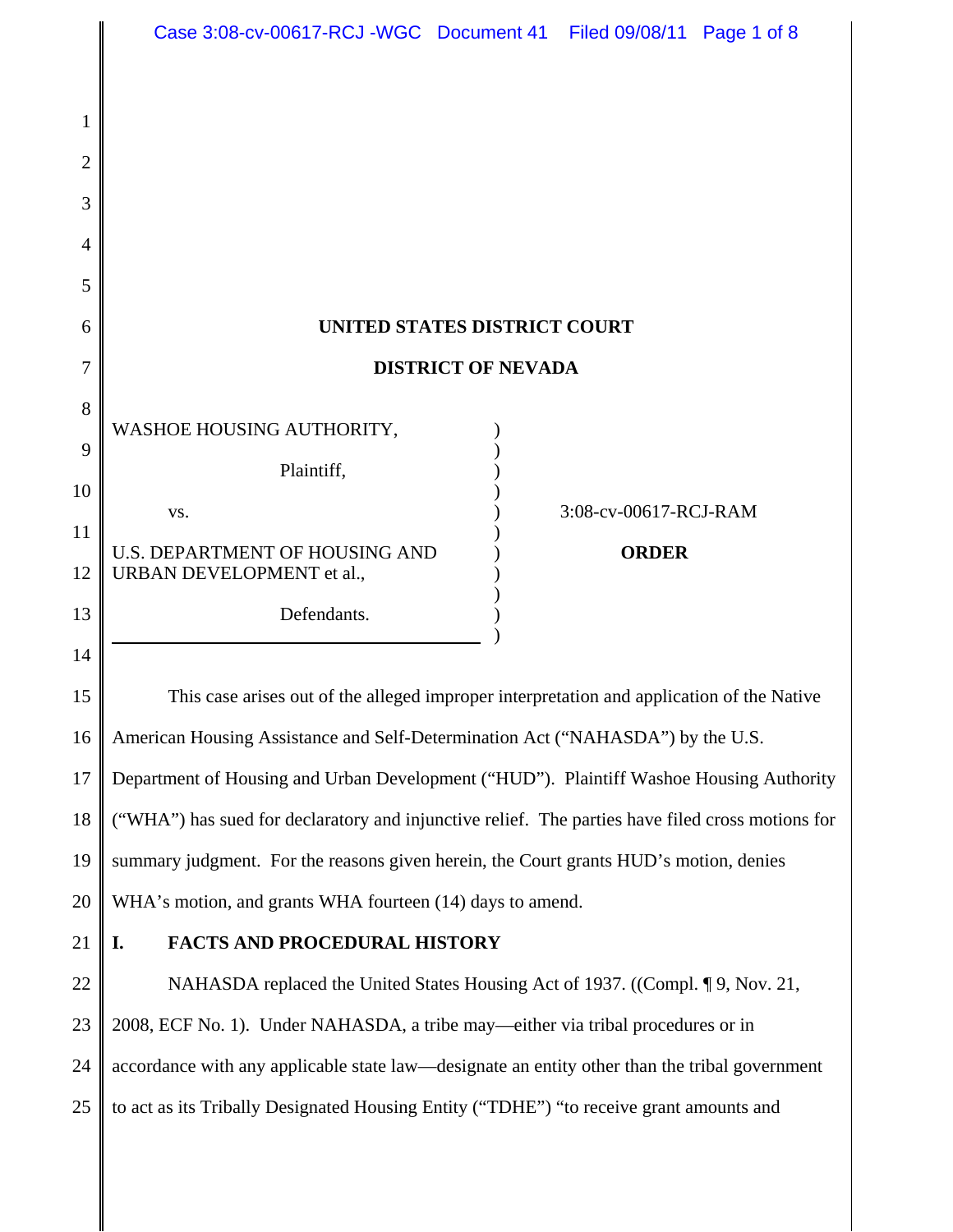1 2 3 provide assistance under this chapter for affordable housing for Indians." *See* 25 U.S.C. § 4103(22)(B)–(C). WHA is the TDHE for the federally recognized Washoe Tribe of Nevada and California (the "Tribe"). (Compl. ¶ 2).

4 5 6 7 8 9 10 11 12 13 14 15 16 NAHASDA provides for annual (fiscal year) block grants to tribes in amounts determined by a formula to be established by HUD through rulemaking. *See* 25 U.S.C. § 4152(a). The formula must be based on five statutory factors: (1) the number of low-income housing units developed under the United States Housing Act of 1937 (the "1937 Act") pursuant to a contract between an Indian housing authority for the tribe and the Secretary that are owned or operated by a recipient on October 1 of the calendar year immediately preceding the year for which funds are provided; (2) the extent of poverty and economic distress and the number of Indian families within Indian areas of the tribe; (3) other objectively measurable conditions as the Secretary and the Indian tribes may specify; (4) the relative administrative capacities and other challenges faced by the recipient, including but not limited to geographic distribution within the Indian area and technical capacity; and (5) the extent to which terminations of assistance under subchapter V of this chapter will affect funding available to State recognized tribes. *See id.* § 4152(b)–(c).

17 18 19 20 21 22 23 24 25 The formula HUD and tribal representatives developed (the "Formula") is the sum of two component formulas: the Formula Current Assisted Stock ("FCAS") and Need. (*See* Compl. ¶ 14). FCAS is the number of a tribe's inventory of low-rent and mutual-help units multiplied by the respective subsidy factors. (*Id.*). Need is based on seven factors. (*Id.*). Plaintiff argues that Congress intended the number of low-rent and mutual-help units in existence as of September 30, 1997, and for which a tribe was receiving aid under the 1937 Act at the time, to be an eternal floor for funding calculations under NAHASDA. (*See id.* ¶¶ 13, 15). However, HUD published a regulation establishing that annual FCAS calculations under the Formula would not count mutual-help units "lost by conveyance, demolition, or otherwise." *See* 24 C.F.R. § 1000.318(a) Page 2 of 8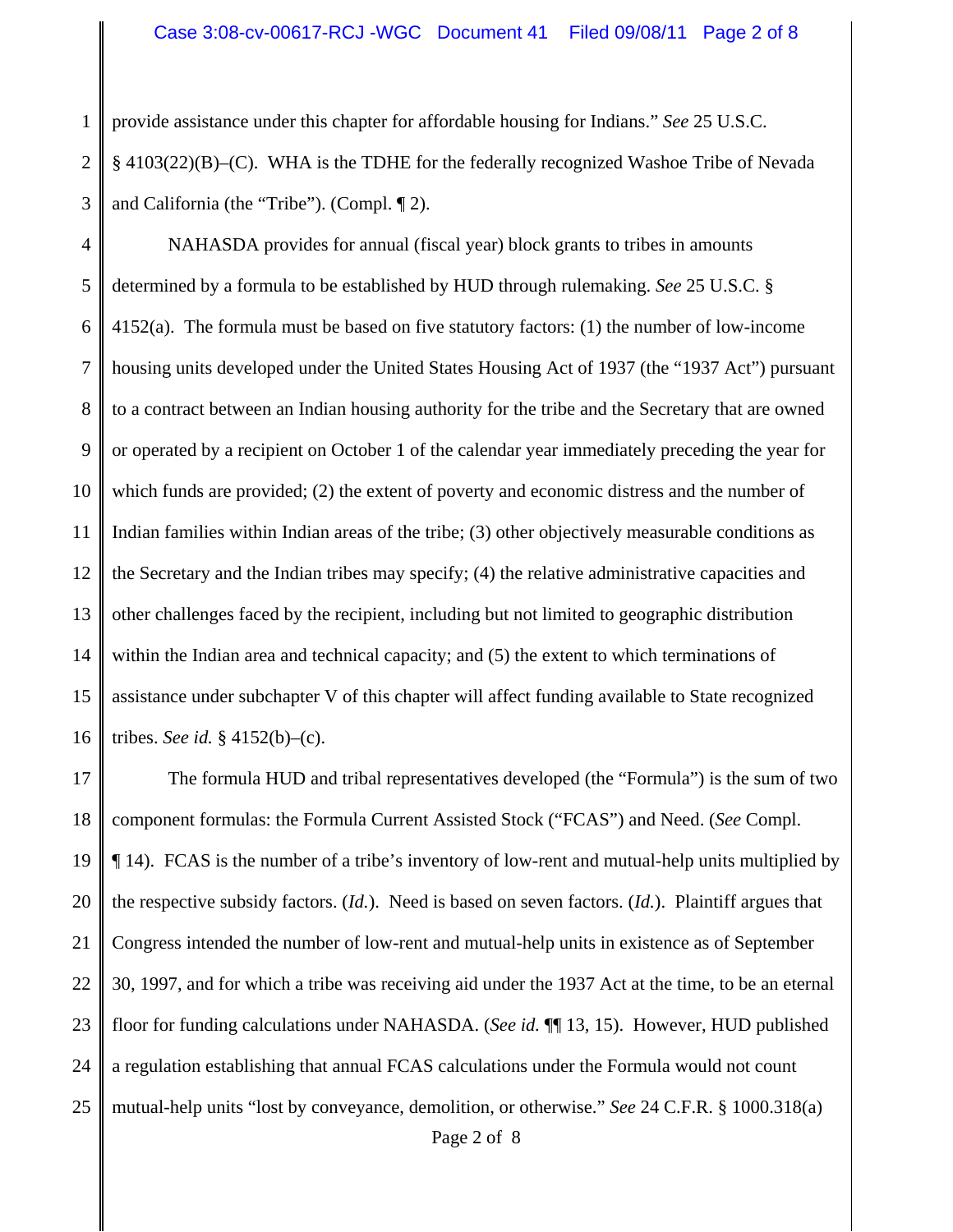1 2 3 4 5 6 7 8 9 10 ("Mutual Help and Turnkey III units shall no longer be considered [FCAS] when the Indian tribe, TDHE, or IHA no longer has the legal right to own, operate, or maintain the unit, whether such right is lost by conveyance, demolition, or otherwise . . . ."); Compl.  $\P$  15. Plaintiff alleges that since 1997 it has transferred some mutual-help units ("MHU") to Indian families under the Mutual Help Homeownership Program ("MHHO"), and it therefore may be subject to action by HUD for recovery of funds HUD allocated to Plaintiff under the Formula before HUD's inspector general discovered in 2001 that HUD had been allocating funds without accounting for lost units under 24 C.F.R. § 1000.318(a). (*See* Compl. ¶¶ 18–22). After this discovery, HUD then began auditing tribes and TDHEs to recalculate funding under the formula and recover past overpayments. (*See id.*).

11 12 13 Plaintiff sued HUD, Secretary Stephen Preston, and General Deputy Assistant Secretary Paula O. Blunt in this Court for declaratory and injunctive relief. The parties have filed cross motions for summary judgment.

14

## **II. LEGAL STANDARDS**

15 16 17 18 19 20 21 22 A court must grant summary judgment when "the movant shows that there is no genuine dispute as to any material fact and the movant is entitled to judgment as a matter of law." Fed. R. Civ. P. 56(a). Material facts are those which may affect the outcome of the case. *See Anderson v. Liberty Lobby, Inc*., 477 U.S. 242, 248 (1986). A dispute as to a material fact is genuine if there is sufficient evidence for a reasonable jury to return a verdict for the nonmoving party. *See id.* A principal purpose of summary judgment is "to isolate and dispose of factually unsupported claims." *Celotex Corp. v. Catrett*, 477 U.S. 317, 323–24 (1986). In determining summary judgment, a court uses a burden-shifting scheme:

23 24 25 When the party moving for summary judgment would bear the burden of proof at trial, it must come forward with evidence which would entitle it to a directed verdict if the evidence went uncontroverted at trial. In such a case, the moving party has the initial burden of establishing the absence of a genuine issue of fact on each issue material to its case.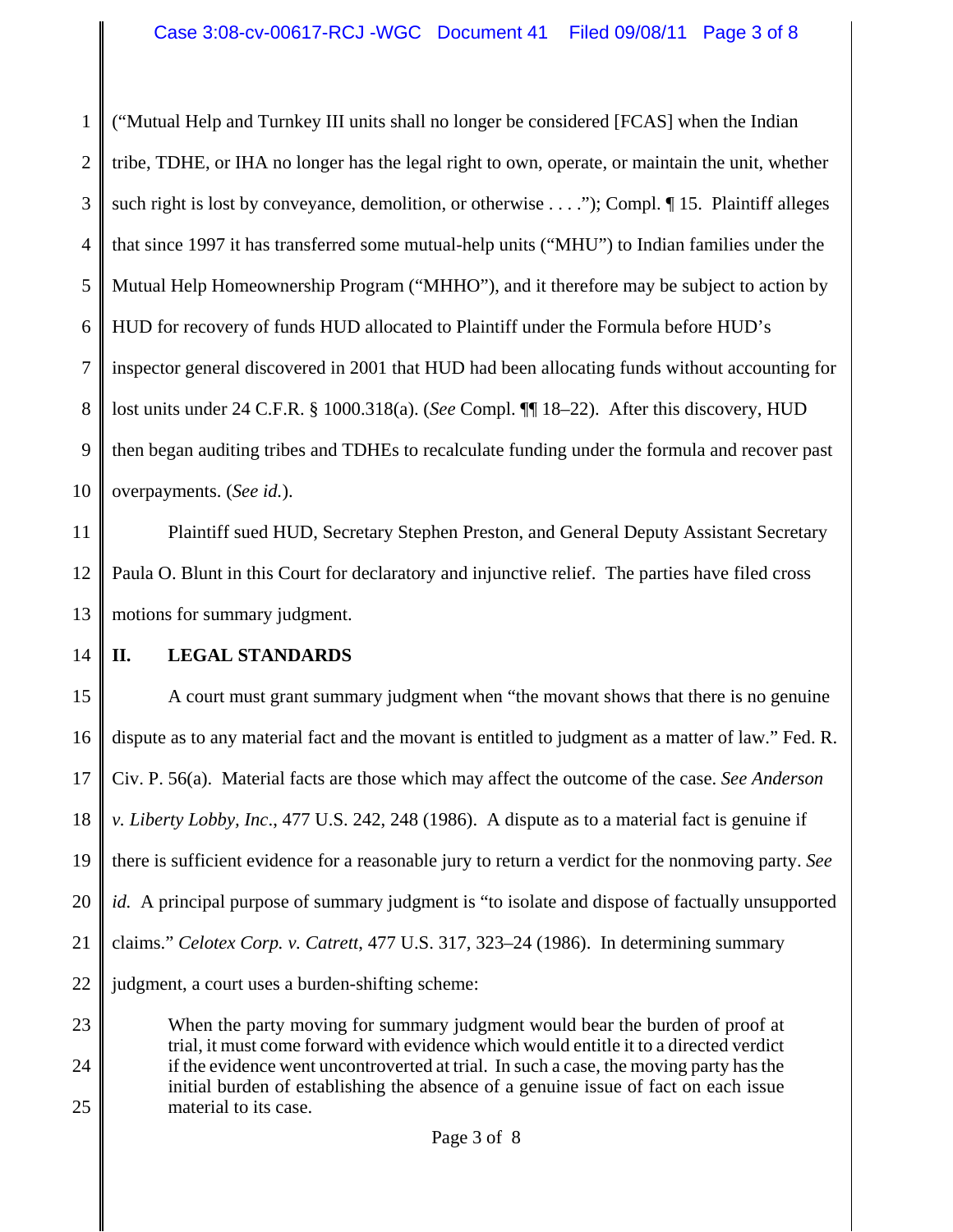*C.A.R. Transp. Brokerage Co. v. Darden Rests., Inc.*, 213 F.3d 474, 480 (9th Cir. 2000)

(citations and internal quotation marks omitted). In contrast, when the nonmoving party bears the burden of proving the claim or defense, the moving party can meet its burden in two ways: (1) by presenting evidence to negate an essential element of the nonmoving party's case; or (2) by demonstrating that the nonmoving party failed to make a showing sufficient to establish an element essential to that party's case on which that party will bear the burden of proof at trial. *See Celotex Corp.*, 477 U.S. at 323–24. If the moving party fails to meet its initial burden, summary judgment must be denied and the court need not consider the nonmoving party's evidence. *See Adickes v. S.H. Kress & Co.*, 398 U.S. 144, 159–60 (1970).

If the moving party meets its initial burden, the burden then shifts to the opposing party to establish a genuine issue of material fact. *See Matsushita Elec. Indus. Co. v. Zenith Radio Corp.*, 475 U.S. 574, 586 (1986). To establish the existence of a factual dispute, the opposing party need not establish a material issue of fact conclusively in its favor. It is sufficient that "the claimed factual dispute be shown to require a jury or judge to resolve the parties' differing versions of the truth at trial." *T.W. Elec. Serv., Inc. v. Pac. Elec. Contractors Ass'n*, 809 F.2d 626, 631 (9th Cir. 1987). In other words, the nonmoving party cannot avoid summary judgment by relying solely on conclusory allegations that are unsupported by factual data. *See Taylor v. List*, 880 F.2d 1040, 1045 (9th Cir. 1989). Instead, the opposition must go beyond the assertions and allegations of the pleadings and set forth specific facts by producing competent evidence that shows a genuine issue for trial. *See* Fed. R. Civ. P. 56(e); *Celotex Corp.*, 477 U.S. at 324.

At the summary judgment stage, a court's function is not to weigh the evidence and determine the truth, but to determine whether there is a genuine issue for trial. *See Anderson*, 477 U.S. at 249. The evidence of the nonmovant is "to be believed, and all justifiable inferences are to be drawn in his favor." *Id*. at 255. But if the evidence of the nonmoving party is merely

25

1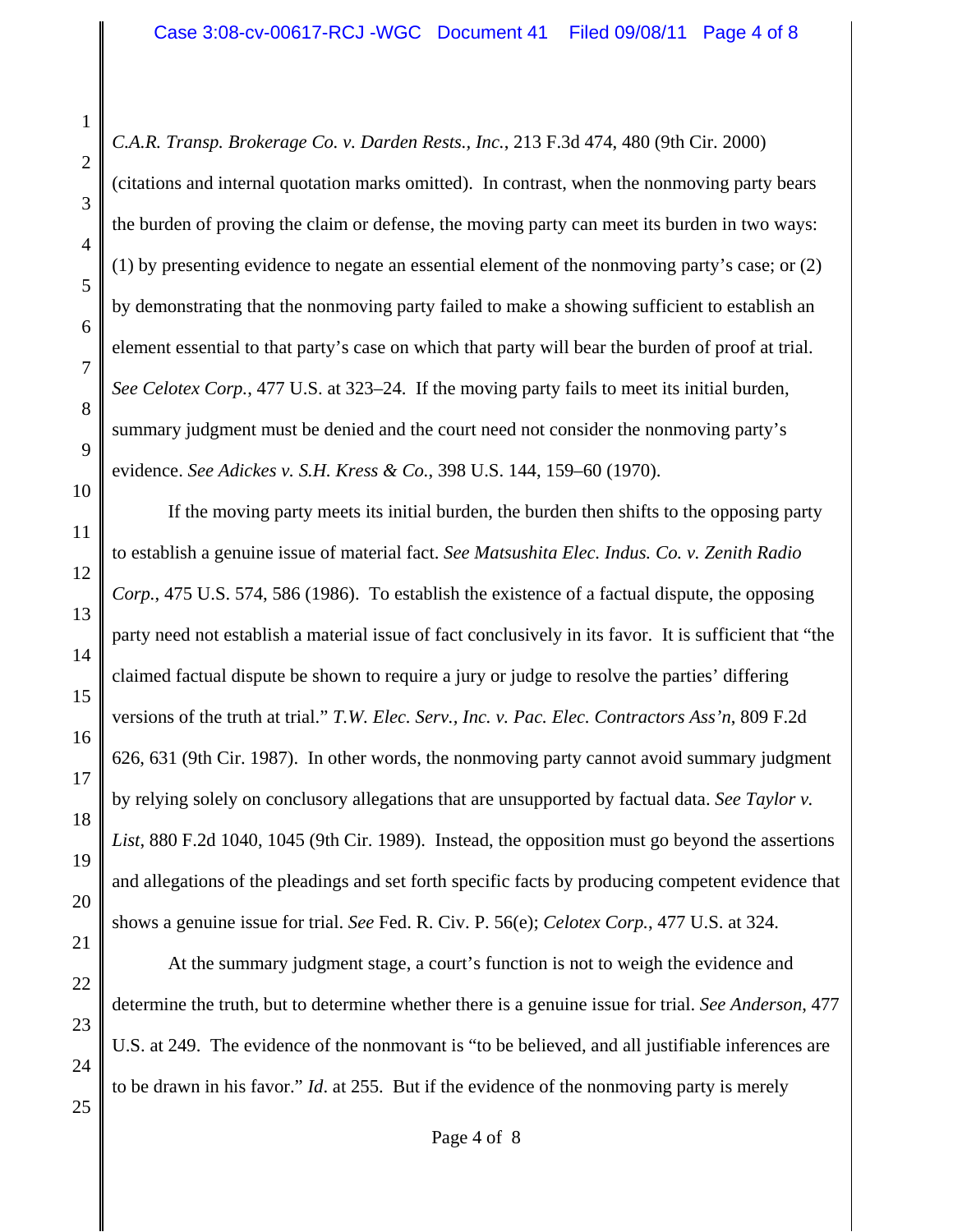colorable or is not significantly probative, summary judgment may be granted. *See id.* at 249–50.

1

2

## **III. ANALYSIS**

3 4 5 6 7 8 9 10 11 12 13 14 15 16 17 18 19 20 21 22 The present Complaint is, as Defendants note, necessarily an as-applied challenge at most. Plaintiff cannot challenge the regulation on its face, at least not as to procedural defects in adoption, because it filed this action more than ten years after HUD adopted the regulation. *See Wind River Min. Corp. v. United States*, 946 F.2d 710, 712–13 (9th Cir. 1991) (citing 28 U.S.C. § 2401(a)) (holding that the general six-year statute of limitations for civil claims against the United States applies to actions under the Administrative Procedures Act ("APA")). Furthermore, the as-applied challenge is directed to speculative, unripe claims. HUD argues that the only ripe issue before the Court is whether HUD violated the APA by applying section 1000.318 to exclude forty MHU units that WHA had conveyed to their occupants in fiscal year 2007 when it calculated WHA's block grant for fiscal year 2008 under the Formula. But in fact not even this is properly at issue, because Plaintiff nowhere complains of this particular agency action in the Complaint. Rather, Plaintiff appears to attack the regulation on its face, not any particular application of the regulation. Under its claim for declaratory judgment, Plaintiff alleges only that "[24 C.F.R. § 1000.318] is contrary to NAHASDA" and that Plaintiff "is entitled to a declaration that the HUD allocation formula is contrary to law and void and cannot be used to recover and allocate Indian block grant funds previously allocated to [WHA]." (*See* Compl. ¶¶ 26–27). The claim for injunctive relief asks the Court to enjoin HUD "from enforcing the [Formula] to recapture, through repayment, reduction in future funding, or any other mans, any amounts HUD claims that it overfunded [WHA] because of a reduction in the number of its FCAS [since] September 30, 1997." (*See id.* ¶ 31).

23 24 Plaintiff also argues that a 2008 amendment to NAHASDA included a clause that avoids the general six-year statute of limitations. That amendment reads:

25

Subparagraphs (A) through (D) [the provisions of NAHASDA describing and Page 5 of 8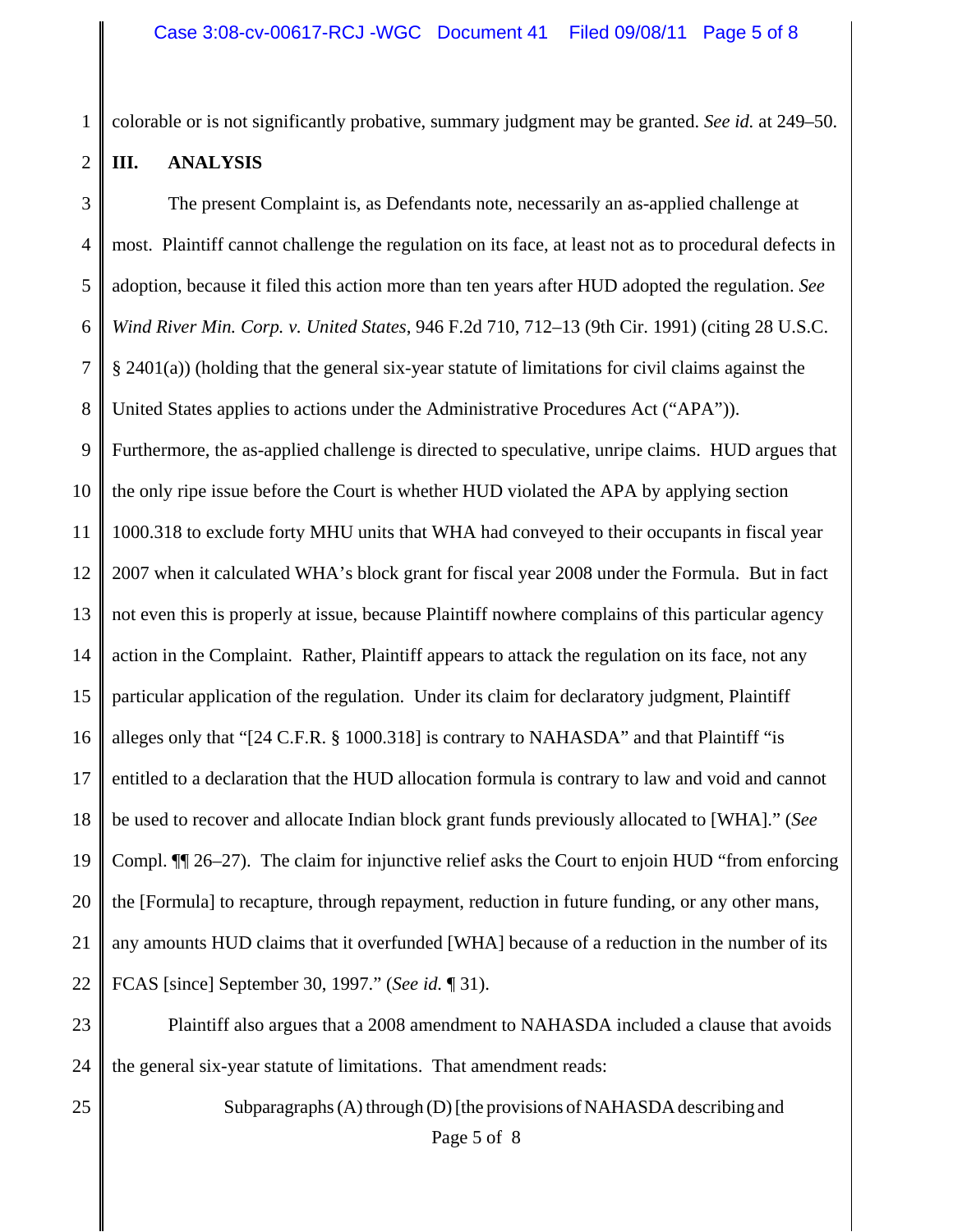2 3

1

defining terms under the first of five factors for HUD to consider in creating the Formula] shall not apply to any claim arising from a [FCAS] calculation or count involving an Indian housing block grant allocation for any fiscal year through fiscal year 2008, if a civil action relating to the claim is filed by not later than 45 days after October 14, 2008.

4 5 6 7 8 9 10 11 12 13 14 15 16 17 25 U.S.C. § 4152(b)(1)(E). In other words, if Plaintiff filed the present case by November 28, 2008, which it did, and if Plaintiff challenged a particular block grant allocation for any fiscal year through 2008, which it did not,<sup>1</sup> then the first of five factors that HUD was to consider in creating the Formula, i.e., the requirement that HUD consider the number of 1937 Act housing units as of September 30, 1997, $2$  does not apply to a merits challenge of HUD's actions in this case. Whatever complex effect this provision of the statute may have on the merits of an asapplied challenge to a block grant allocation—and the provision in fact appears to aid HUD here, not Plaintiff, because it makes irrelevant the factor that Plaintiff alleges is dispositive—it appears to have nothing whatsoever to do with the limitations period. Also, as Defendants note, another part of the 2008 amendment to NAHASDA explicitly imported the "lost to conveyance, demolition, or other means" rule of 24 C.F.R.  $\S$  1000.318 into 25 U.S.C. 4152(b)(1)(A)(ii). Any claim that post-amendment use of 24 C.F.R. § 1000.318 is inconsistent with the statute would therefore be frivolous, because the statute as amended is identical to the regulation. In summary, Plaintiff can no longer challenge whether the *adoption* of the Formula was

- 18 19 consistent with NAHASDA, because Plaintiff failed to challenge the Formula within six years of the agency action adopting it.<sup>3</sup> Plaintiff could still challenge whether HUD properly applied the
- 20
- 21

<sup>&</sup>lt;sup>1</sup>Again, the present Complaint reads like a facial challenge to 24 C.F.R. § 1000.318.

<sup>22</sup> 23 <sup>2</sup>Plaintiff's interpretation of this statute is odd. The statute required HUD to write the Formula to consider not the number of 1937 Act housing units as of September 30, 1997, but the number of 1937 Act housing units as of October 1 of the previous calendar year, which number will likely change each succeeding year.

<sup>24</sup> 25  $3$ Incidentally, the only court of appeals to consider a timely facial challenge to 24 C.F.R. § 1000.318 rejected the same arguments Plaintiff makes here and reversed a district court that had struck down the regulation as inconsistent with the statute. *See Fort Peck Housing Auth. v.*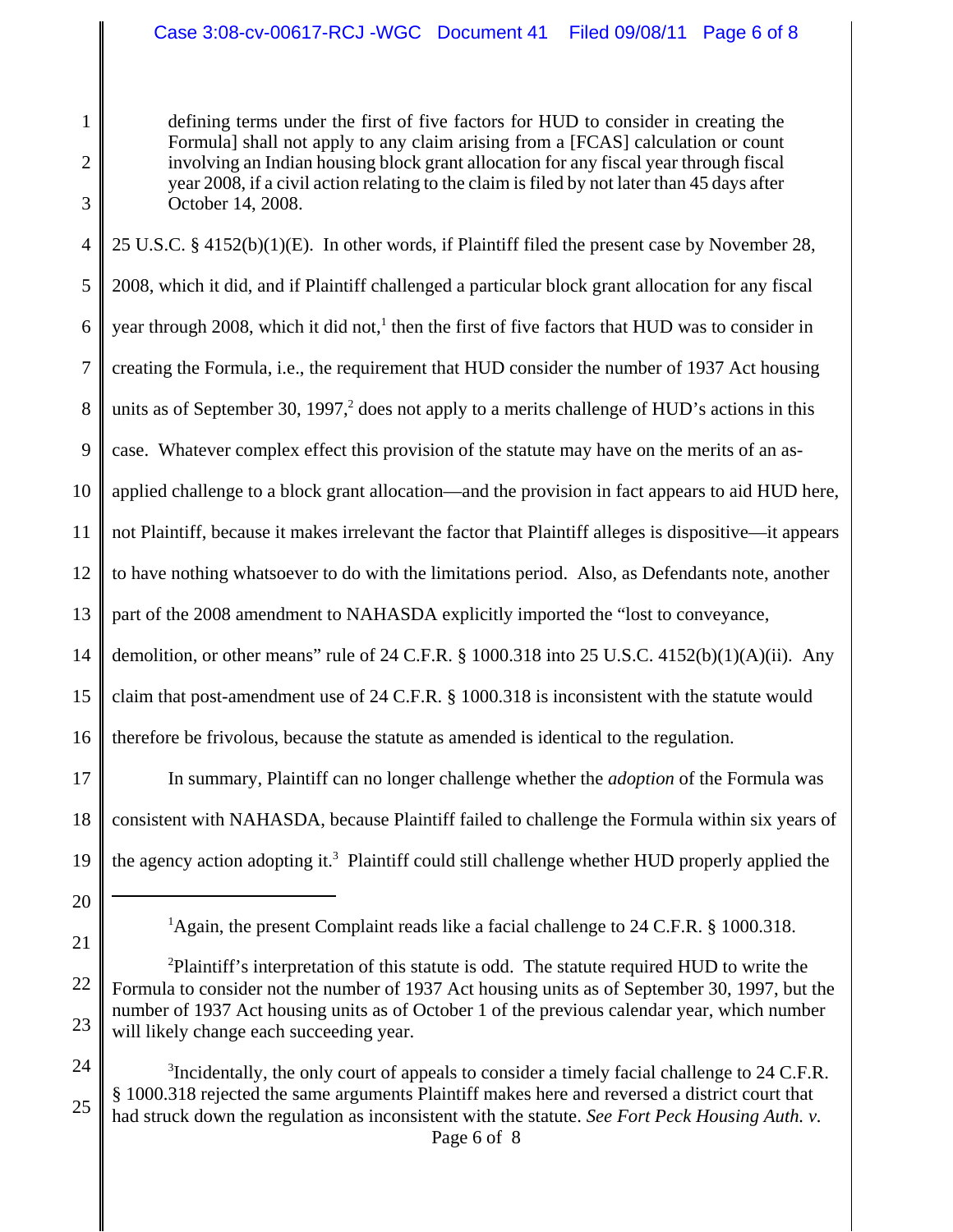1 2 3 4 5 Formula, *as adopted*, in a particular circumstance, assuming Plaintiff brought such a claim within six years of that agency action, but Plaintiff has not done that here. The Complaint requests a broad declaration that the regulation is inconsistent with the pre-amendment statute and an injunction preventing HUD from using the Formula or attempting to recover pastallocated funds based upon it.

6 7 8 9 10 11 12 13 14 15 16 17 18 19 In its present motion for summary judgment, Plaintiff raises several claims that do not appear in the Complaint. Plaintiff divides its arguments into four main headings: (1) 24 C.F.R. § 1000.318 is inconsistent with NAHASDA; (2) HUD has not yet given WHA any notice or opportunity for a hearing as to its potential future attempt to recover overpayments; (3) 24 C.F.R. § 1000.319(d) provides that HUD may not attempt to recover overpayments after three years; and (4) 24 C.F.R. § 1000.532 prohibits the recapture of funds already spent on affordable housing activities. As already noted, the first argument is precluded by 28 U.S.C. § 2401(a). The second argument is unripe, as Plaintiff does not allege any attempt to recover any specific funds at the present time. Of course there has been no notice and opportunity to be heard for a yet-non-existent agency action. And the Court will not declare what type of process would be necessary before there is any ripe controversy. Plaintiff nowhere alleges in the Complaint or the present motion any particular attempt to recover overpayments. If and when HUD makes such an attempt, there will be a ripe controversy. The third and fourth arguments suffer from the same unripeness issue.

20 ///

21

<sup>22</sup> 23 24 25 *HUD*, 367 Fed. Appx. 884 (10th Cir.), *cert. denied*, 131 S. Ct. 347 (2010). The court found that the Formula used the starting point of 1937 Act units as of September 30, 1997 and that the annual subtraction of units lost via conveyance or destruction mandated by 24 C.F.R. § 1000.318 was not arbitrary and capricious or contrary to law under  $\S 706(2)(A)$  of the APA in light of Congress' intent that NAHASDA account for "ongoing and evolving needs." *See id.* When Plaintiff filed the present Complaint in 2008, it cited to the *Fort Peck* district court's sinceoverruled 2006 opinion.